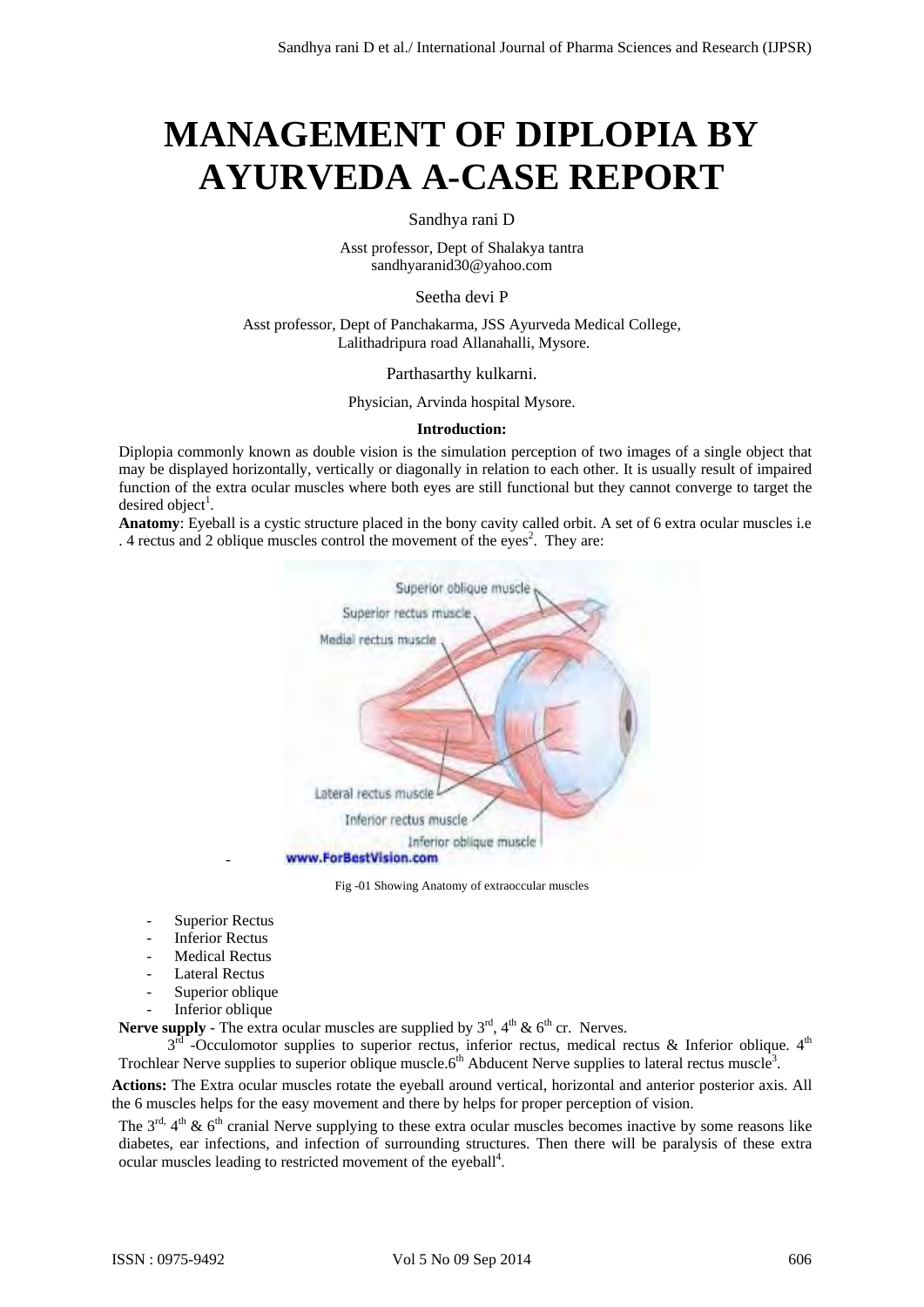Through diplopia is not described as independent diseases entity in Ayurveda, some terms can be corelated with diplopia.Acharya Susrutha have mentioned that when doshas enter in tritiya patala there will be timira vyadhi. In this condition when doshas lodges in Madhya bhaga of drusti then there will be dwandwa drusti i.e... Double vision<sup>5</sup>. Vagbata too has described dwandwa drusti (diplopia) as one of the symptoms of dwitiya patalagata timira when doshas lodges in dwitiya patala<sup>6</sup>.

# **Case report:**

A 23 old male patient came to the Shalakya OPD, JSS Ayurveda Hospital, Mysore, Karnataka, India, with a complaint of diplopia in left eye since 3 months.

He gave a history of left ear infection 5 months back for which he took treatment, while in the course of treatment he developed diplopia and the diplopia versions as he view the lateral side.

On Examination of individual of eye, the visual acuity was normal, IOP is in the normal limits.

|           | Distant vision | Near vision |
|-----------|----------------|-------------|
| Right eye | 6/6            | N6/10'      |
| Left eye  | 6/6            | N6/10'      |

Separately on right eye and left eye

(But when viewed from both eyes there was diplopia in left eye)

# **On funduscopy:**

RE: pupil-grayish white LE: grayish white

Fundal glow present Fundal glow present

Optic disc appears normal Optic disc appears normal

Reactive normally Reactive normally

Before planning the treatment he was screened for diabetes mellitus, thyroid disorder, and hyper chlolestremia and found that all these blood investigation are in normal limits.



Fig -02Photo showing the eyes before treatment

# **Treatment adopted:**

- 1. Amapachana with panchakola choorna 3gms bd before food for 2 days.
- 2. Snehapana with Triphala grutha.
- 3. Vichada with Trivert lehya (40gms).
- 4. Nasya with Ksheerabala 101 Talia (6 drops in each nostril) x 7days.
- 5. Tarpana with jeevaatyadi grutha x 7days.
- 6. Eye Exercise with Stanika Abhyanga & Sweda x3 months.
- **1. Window exercise:** Sitting in front of the window and viewed in clockwise direction for 25 times by closing the normal eye.
- **2. Pendulum exercise:** Observing the oscillating movement of the pendulum for 25 times. **Internally** 
	- Cap palsyneuron 1-0-1.
		- Mahavata Vidwamsini ras 2-0-2.
		- Dashamoolakatu trayadi Kwatha 3tsf-0-3tsf.

Patient was asked to attend Shalakya OPD for retinue eye check up to assess the improvement.

By the end of 3 Months the patient is relived of diplopia.

**Discussion:** Diplopia is a double vision and a very annoying symptoms as it disturbs the routine work of the patient. To relive diplopia all the 6 extra ocular muscles & their nerve supply should become normal so that the movement of eyeball in all 6 directions becomes easy and the co-ordination between the eyes can be achieved.